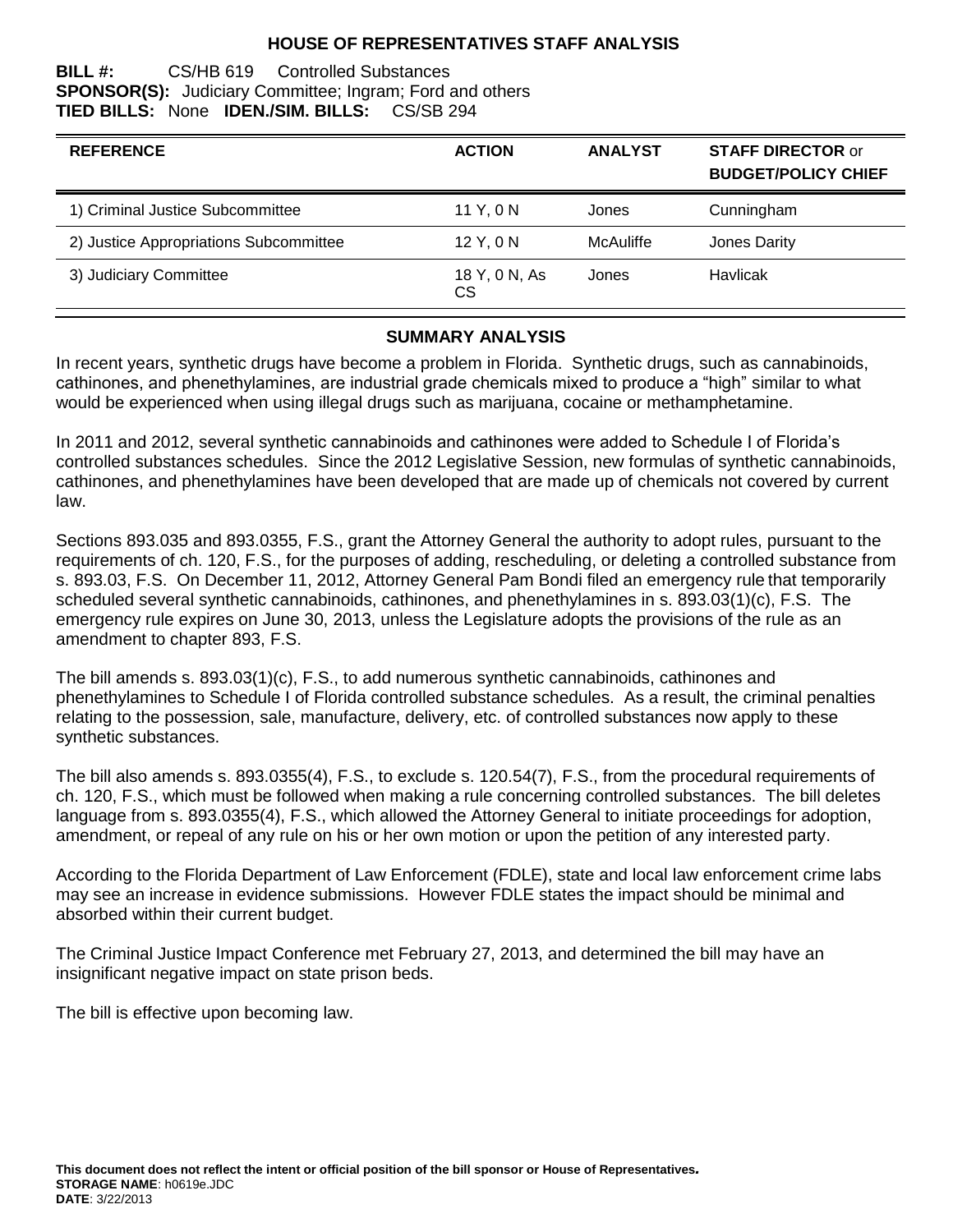### **FULL ANALYSIS**

# **I. SUBSTANTIVE ANALYSIS**

## A. EFFECT OF PROPOSED CHANGES:

## **Background**

Chapter 893, F.S., sets forth the Florida Comprehensive Drug Abuse Prevention and Control Act and classifies controlled substances into five categories, known as schedules. These schedules are used to regulate the manufacture, distribution, preparation and dispensing of the substances listed therein. The distinguishing factors between the different drug schedules are the "potential for abuse"<sup>1</sup> of the substance listed therein and whether there is a currently accepted medical use for the substance. Schedule I substances have a high potential for abuse and have no currently accepted medical use in the United States. $2$  Cannabis and heroin are examples of Schedule I drugs.<sup>3</sup>

Chapter 893, F.S., contains a variety of provisions criminalizing behavior related to controlled substances. Most of these provisions are found in s. 893.13, F.S., which criminalizes the possession, sale, purchase, manufacture, and delivery of controlled substances. The penalty for violating these provisions depends largely on what schedule the substance is listed in. Other factors, such as the quantity of controlled substance involved, can also affect the penalties for violating the criminal provisions of ch. 893, F.S.

In recent years synthetic drugs have emerged in Florida. Synthetic drugs, such as cannabinoids, cathinones, and phenethylamines, are industrial grade chemicals mixed to produce a "high" similar to what would be experienced when using illegal drugs such as marijuana, cocaine or methamphetamine.<sup>4</sup> According to the Florida Department of Law Enforcement (FDLE), synthetic drugs "have no legitimate medical use and have a high potential for abuse."<sup>5</sup>

### Synthetic Cannabinoids

Synthetic cannabinoids (also known as "K2" or "Spice") are chemically engineered substances that, when smoked or ingested, can produce a high similar to marijuana, without the deltatetrahydrocannabinol (THC).<sup>6</sup> The chemicals are a white powder that is often applied to a plant material to mimic marijuana.<sup>7</sup> Synthetic cannabinoids have been developed over the last 30 years for research purposes to investigate the cannabinoid system. $8\,$  No legitimate non-research uses have been identified for synthetic cannabinoids and they have not been approved by the U.S. Food and Drug Administration for human consumption.<sup>9</sup>

### Synthetic Cathinones

 $\overline{a}$ 

<sup>&</sup>lt;sup>1</sup> Section 893.035(3)(a), F.S., defines "potential for abuse" as a substance that has properties as a central nervous system stimulant or depressant or a hallucinogen that create a substantial likelihood of its being: used in amounts that create a hazard to the user's health or the safety of the community; diverted from legal channels and distributed through illegal channels; or taken on the user's own initiative rather than on the basis of professional medical advice.

<sup>2</sup> *See* s. 893.03, F.S.

<sup>3</sup> *Id.*

<sup>4</sup> *Synthetic Narcotics*, FDLE Powerpoint Presentation before the House Criminal Justice Subcommittee, David Gross, January, 16, 2013 (on file with the Criminal Justice Subcommittee).

 $<sup>5</sup>$  FDLE Memo Relating to Controlled Substances, February 13, 2013 (on file with the Criminal Justice Subcommittee).</sup>

<sup>6</sup> *Supra* note 4.

<sup>7</sup> *Id*.

<sup>8</sup> *Schedules of Controlled Substances: Temporary Placement of Five Synthetic Cannabinoids Into Schedule I*, Federal Register, The Daily Journal of the United States Government, November 24, 201[0 http://www.federalregister.gov/articles/2010/11/24/2010-](http://www.federalregister.gov/articles/2010/11/24/2010-29600/schedules-of-controlled-substances-temporary-placement-of-five-synthetic-cannabinoids-into-schedule) [29600/schedules-of-controlled-substances-temporary-placement-of-five-synthetic-cannabinoids-into-schedule](http://www.federalregister.gov/articles/2010/11/24/2010-29600/schedules-of-controlled-substances-temporary-placement-of-five-synthetic-cannabinoids-into-schedule) (last visited on March

<sup>22, 2013).</sup> 9 *Id.*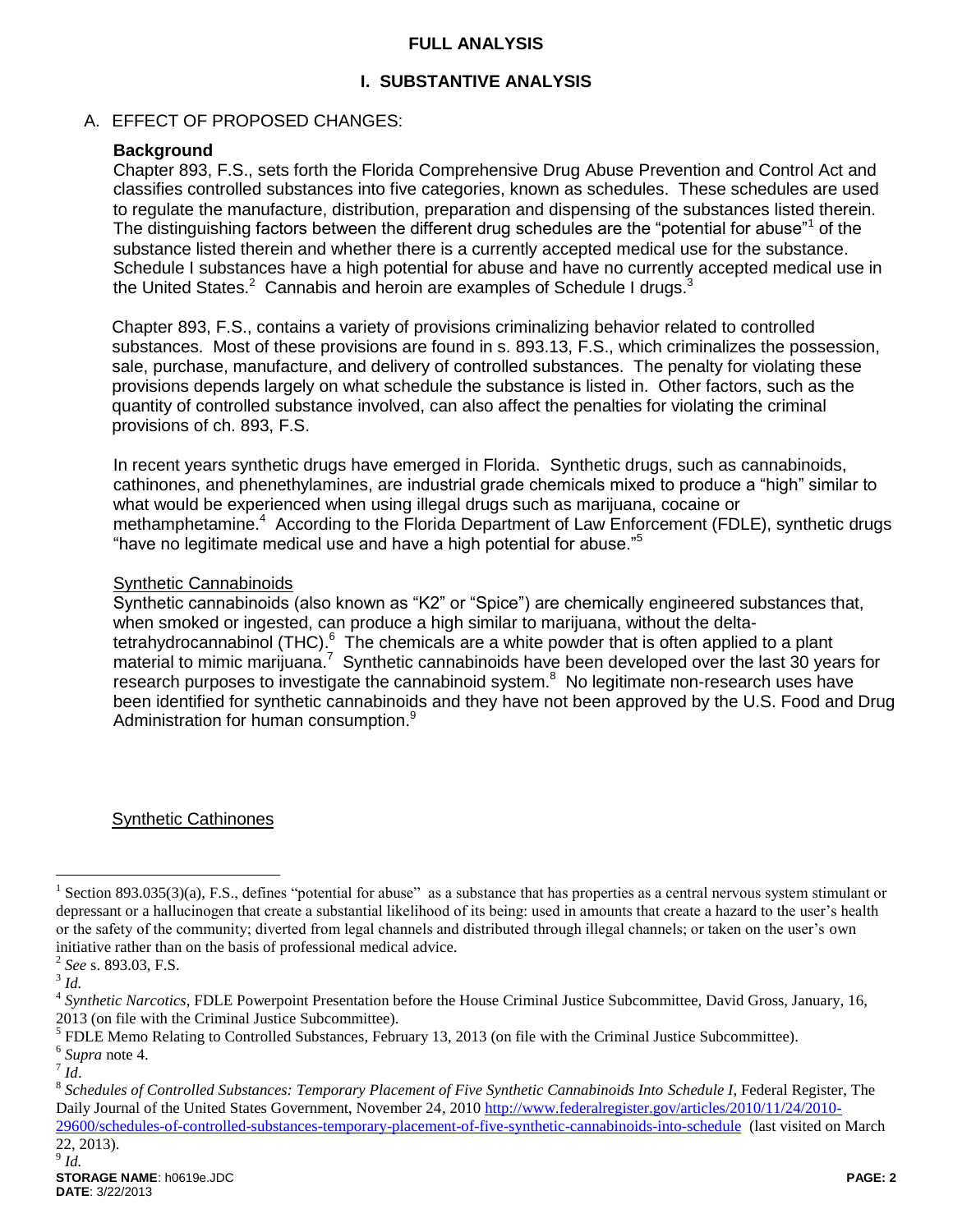Synthetic cathinones (also known as "bath salts") are substances that are chemically similar to amphetamines and other substances.<sup>10</sup> Synthetic cathinones gained popularity in late 2010 and early 2011 due to being widely available online and in smoke shops.<sup>1</sup>

## Synthetic Phenethylamines

Phenethylamines are synthetic substances invented by Dr. Alexander Shulgin.<sup>12</sup> Phenethylamines are known for their intense hallucinogenic effects.<sup>13</sup> The use of synthetic phenethylamines is highly dose sensitive and directly affects the human body's nervous system.<sup>14</sup> There has been a recent increase of synthetic phenethylamines production and use because of the recent regulation of cannabinoids and cathinones.<sup>15</sup>

#### Synthetic Drug Abuse

Despite being labeled "not for human consumption," synthetic cannabinoids, cathinones and phenethylamines are used as recreational drugs and have been marketed as legal and safer alternatives to illegal methods of getting "high."<sup>16</sup> They can be found on the Internet, specialty smoke shops, and convenience stores.<sup>17</sup> These substances are predominately being used by individuals between the ages of 16 and 30. There have been cases in Florida where these substances have caused individuals to behave inappropriately, and in some instances die.<sup>18</sup>

#### Recent Legislation

In 2011 and 2012, several synthetic cannabinoids and cathinones were added to Schedule I of Florida's controlled substances schedules.<sup>19</sup> As a result, the criminal penalties relating to the possession, sale, manufacture, delivery, etc. of controlled substances now apply to these synthetic substances. For example:

- Possessing three grams or less of listed synthetic cannabinoids and cathinones (not in powdered form) is a first degree misdemeanor<sup>20</sup>,<sup>21</sup>
- It is a third degree felony<sup>22</sup> for a person to knowingly sell, manufacture, or deliver, or possess with intent to sell, manufacture, or deliver, listed synthetic cannabinoids and cathinones;<sup>23</sup> and
- It is a third degree felony for a person to purchase, or possess with intent to purchase listed synthetic cannabinoids and cathinones.<sup>24</sup>

#### Recent Issues

Since the 2012 Legislative Session, new formulas of synthetic cannabinoids, cathinones, and phenethylamines have been developed that are made up of chemicals not covered by current law.<sup>25</sup> According to FDLE, state and local law enforcement agencies are currently limited in their ability to intercede in cases involving any of the these chemical substances, thus creating an environment where

<sup>10</sup> *Consideration of the Cathinones*, Advisory Council on the Misuse of Drugs, United Kingdom, March 2010, <http://www.homeoffice.gov.uk/publications/drugs/acmd1/acmd-cathinodes-report-2010?view=Binary> (last visited on March 22, 2013).

 $\overline{a}$ 

<sup>19</sup> Chapters 2012-23, 2011-73, and 2011-90, L.O.F.

 $20$  A first degree misdemeanor is punishable by up to a year in jail, a fine of up to \$1,000, or both. Sections 775.082 and 775.083, F.S. <sup>21</sup> Section 893.13(6)(b), F.S.

<sup>22</sup> A third degree felony is punishable by up to five years imprisonment and a \$5,000 fine. Sections 775.082 and 775.083, F.S. <sup>23</sup> Section 803 13(1)(a)? F.S.

Section 893.13(1)(a)2., F.S.

<sup>24</sup> Section 893.13(2)(a)2., F.S.

<sup>25</sup>*Supra* note 5.

**STORAGE NAME**: h0619e.JDC **PAGE: 3 DATE**: 3/22/2013

 $\frac{2012}{11}$  *Supra* note 4.

<sup>12</sup> *Id.*

<sup>13</sup> *Id.*

 $^{14}$  *Id.* 

 $^{15}$  *Id.* 

<sup>&</sup>lt;sup>16</sup> Bath Salts" Receive Emergency Drug Scheduling, Brief # 10-194, Public Florida Fusion Center, Unit Reporting: Office of Statewide Intelligence, January 26, 2011[, http://www.fdle.state.fl.us/Content/BathSalts/FDLEBrief10\\_194BathSaltsPublic.pdf](http://www.fdle.state.fl.us/Content/BathSalts/FDLEBrief10_194BathSaltsPublic.pdf) (last visited on March 22, 2013). *See also, Supra* note 10.

<sup>17</sup> *Bath Salts" Receive Emergency Drug Scheduling*, Brief # 10-194, Public Florida Fusion Center, Unit Reporting: Office of Statewide Intelligence, January 26, 2011[, http://www.fdle.state.fl.us/Content/BathSalts/FDLEBrief10\\_194BathSaltsPublic.pdf](http://www.fdle.state.fl.us/Content/BathSalts/FDLEBrief10_194BathSaltsPublic.pdf) (last visited on March 22, 2013).

<sup>18</sup> *Supra* note 4.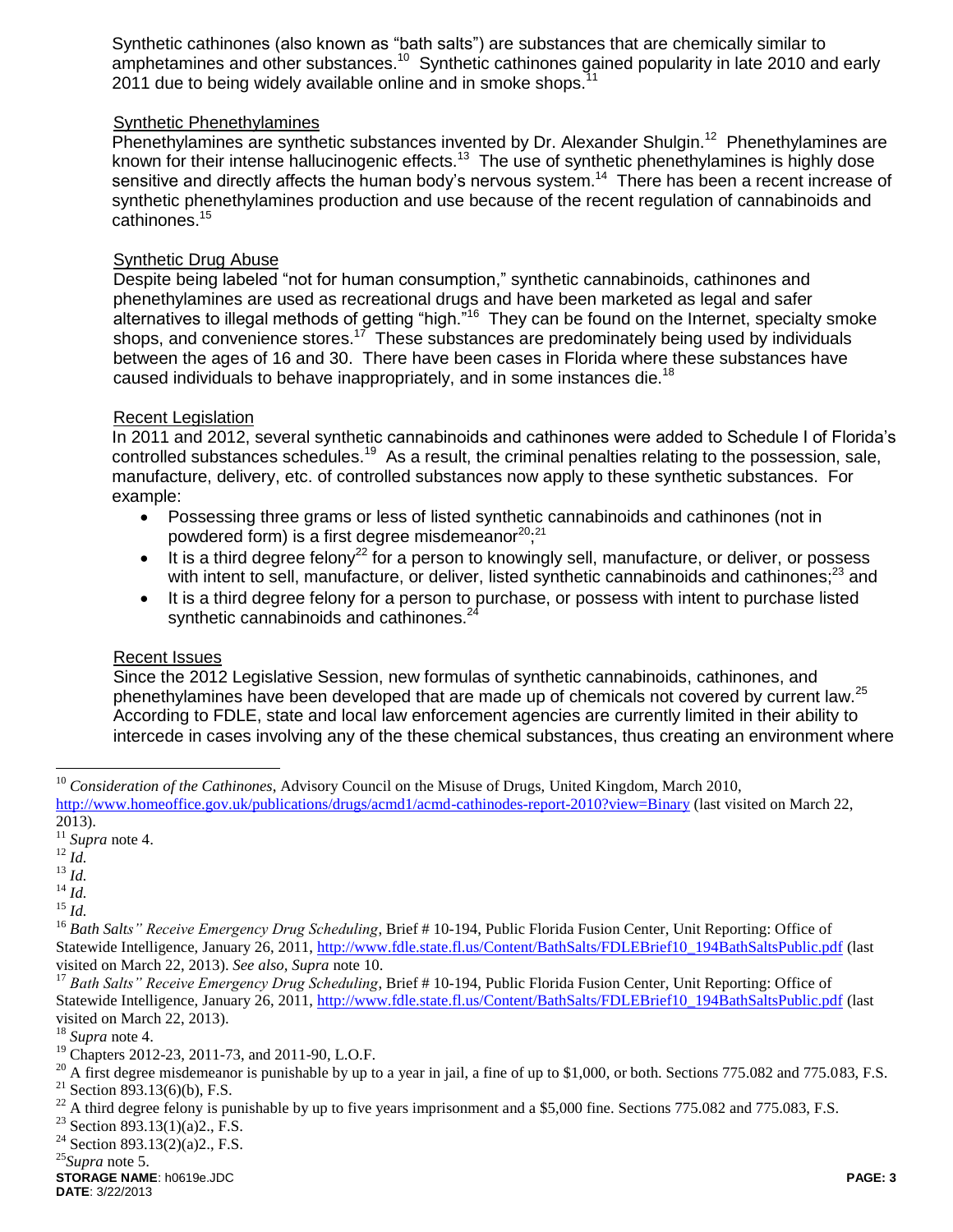individuals are able to possess, distribute, and/or use these harmful substances without fear of prosecution by state and local law enforcement.<sup>26</sup>

#### Rule-Making for Controlled Substances

Sections 893.035 and 893.0355, F.S., grant the Attorney General the authority to adopt rules for the purposes of adding, rescheduling, or deleting a controlled substance from s. 893.03, F.S. This rulemaking authority, as well as emergency rule-making must comply with the requirements in ch. 120, F.S. The Attorney General may also initiate proceedings for adoption, amendment, or repeal of any rule on his or her own motion or upon the petition of any interested party. $27$ 

On December 11, 2012, Attorney General Pam Bondi filed an emergency rule<sup>28</sup> that temporarily scheduled several synthetic cannabinoids, cathinones, and phenethylamines in s. 893.03(1)(c), F.S. The emergency rule expires on June 30, 2013, unless the Legislature adopts the provisions of the rule as an amendment to ch. 893, F.S.

#### **Effect of the Bill**

The bill amends s. 893.03(1)(c), F.S., to add numerous synthetic cannabinoids, cathinones and phenethylamines to Schedule I of Florida controlled substance schedules. As a result, the criminal penalties relating to the possession, sale, manufacture, delivery, etc. of controlled substances now apply to these synthetic substances.

The bill moves the current listing of 3, 4-Methylenedioxymethamphetamine (MDMA) from s. 893.03(1)(a), F.S., to s. 893.03(1)(c), F.S. FDLE states that "[t]his re-designation is in keeping with the nature of MDMA's effects on the abuser and consistent with the Drug Enforcement Administration's scheduling of MDMA as a hallucinogenic substance in 21 C.F.R. §1308.11."<sup>29</sup> The bill also specifies that isomers of substances listed in s. 893.03(1)(c), F.S., include optical, positional, or geometric isomers.<sup>30</sup>

The bill amends s. 893.0355(4), F.S., to exclude s. 120.54(7), F.S., from the procedural requirements of ch. 120, F.S., which must be followed when making a rule concerning controlled substances. The bill also deletes language from s. 893.0355(4), F.S., which allowed the Attorney General to initiate proceedings for adoption, amendment, or repeal of any rule on his or her own motion or upon the petition of any interested party.

The bill reenacts ss. 893.13(1)-(6) and 921.0022(3)(b)-(e), F.S., to incorporate the amendments of s. 893.03, F.S.

#### B. SECTION DIRECTORY:

Section 1. Amends s. 893.03, F.S., relating to standards and schedules.

Section 2. Amends s. 893.0355, F.S., relating to control of scheduled substances; delegation of authority to Attorney General to reschedule substance, or delete substance, by rule.

Section 3. Amends s. 893.13, F.S., relating to prohibited acts; penalties.

Section 4. Amends s. 893.135, F.S., relating to trafficking; mandatory sentences; suspension or reduction of sentences; conspiracy to engage in trafficking.

 $\overline{a}$ 

**DATE**: 3/22/2013

<sup>26</sup> *Id*.

<sup>&</sup>lt;sup>27</sup> Section 893.0355(4), F.S.

<sup>&</sup>lt;sup>28</sup> 2ER 12-1, Office of the Attorney General,

[http://myfloridalegal.com/webfiles.nsf/WF/MMFD-92VKZ8/\\$file/ER+RuleOAGRuleCertification12-11-2012.pdf](http://myfloridalegal.com/webfiles.nsf/WF/MMFD-92VKZ8/$file/ER+RuleOAGRuleCertification12-11-2012.pdf) (last visited on March 22, 2013).

 $29$  Supra note 5.

**STORAGE NAME**: h0619e.JDC **PAGE: 4**  $30$  The FDLE states that "the current language in F.S. 893.03(1)(c) does not specifically include optical, positional, or geometric isomers of the listed chemical substances." *Id.*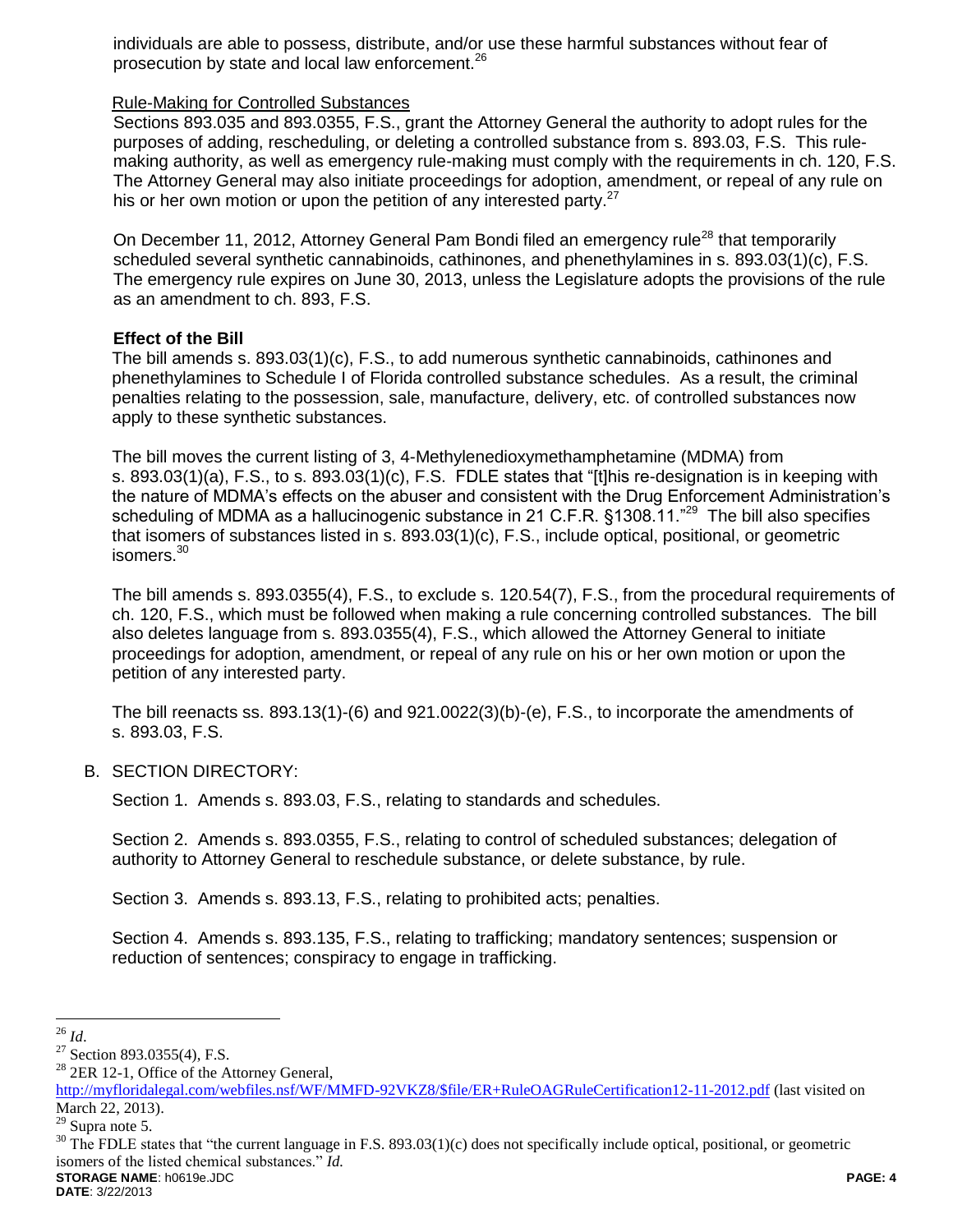Section 5. Reenacts s.893.13, F.S., relating to prohibited acts; penalties.

Section 6. Reenacts s. 921.0022, F.S., relating to Criminal Punishment Code; offense severity ranking chart.

Section 7. The bill is effective upon becoming law.

# **II. FISCAL ANALYSIS & ECONOMIC IMPACT STATEMENT**

- A. FISCAL IMPACT ON STATE GOVERNMENT:
	- 1. Revenues:

The bill does not appear to have an impact on state revenues

2. Expenditures:

The bill adds additional chemical substances to Schedule I of Florida's controlled substance schedules. According to FDLE, this could potentially increase the number of evidence submissions into FDLE's Crime Laboratory System. $31$  The lab system will need to acquire all of the required standards necessary to test the proposed chemical substances.<sup>32</sup> However, FDLE's fiscal analysis states that the bill will have a minimal fiscal impact and can be absorbed within their current budget.<sup>33</sup>

The Criminal Justice Impact Conference met February 27, 2013, and determined the bill may have an insignificant negative impact on state prison beds.

- B. FISCAL IMPACT ON LOCAL GOVERNMENTS:
	- 1. Revenues:

The bill does not appear to have any impact on local government revenues.

2. Expenditures:

Because the bill adds certain synthetic substances to s. 893.03, F.S., local agencies which fund and maintain their own crime lab with a chemistry section would potentially be facing a rise in evidence submissions associated with the additions of the proposed chemical substances.<sup>34</sup> This may also have a negative jail bed impact because possession of three grams or less of the newly added substances is a first degree misdemeanor.

C. DIRECT ECONOMIC IMPACT ON PRIVATE SECTOR:

According to FDLE, the bill "should have little impact on the private sector and would only affect those retailers who are currently profiting on the sale of chemical substances known to be abused by those seeking an altered mental state or 'high."<sup>35</sup>

D. FISCAL COMMENTS:

None.

 $\overline{a}$ 

# **III. COMMENTS**

# A. CONSTITUTIONAL ISSUES: